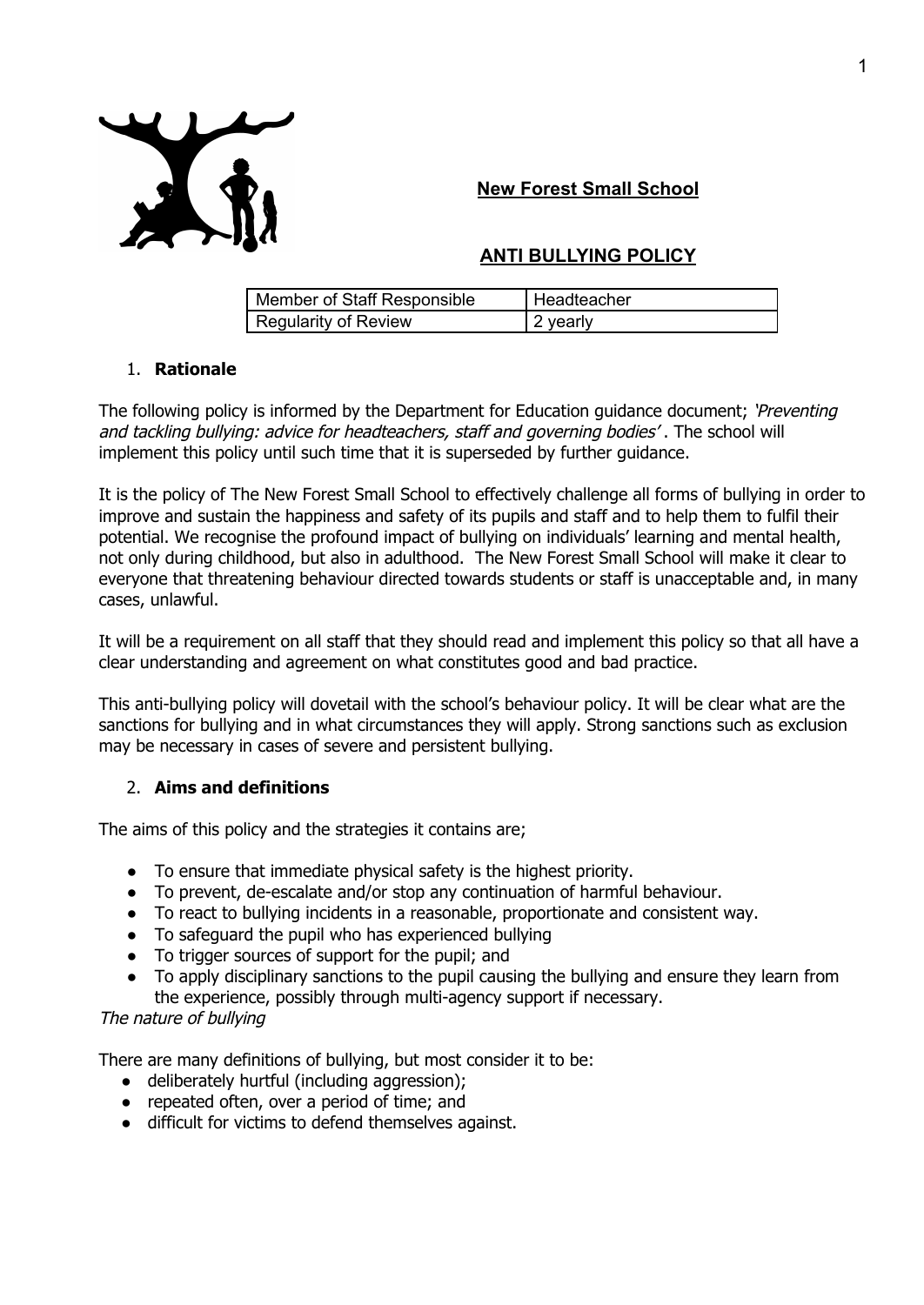Bullying is often motivated by prejudice against particular groups, such as those with protected characteristics under the Equality Act (e.g. disability, gender reassignment, sexual orientation, race, religion or belief, pregnancy or maternity) or because a child is adopted, in care or has caring responsibilities. It might be grounded in actual or perceived differences between children.

Bullying can take many forms, but the main types are:

- $\bullet$  physical hitting, kicking, taking belongings;
- verbal name calling, insulting, making offensive remarks; and
- indirect spreading nasty stories about someone, exclusion from social groups, being made the subject of malicious rumours, cyber-bullying via e-mails, text messages, social media or gaming.;
- homophobic, biphobic or transphobic bullying.

Name calling, among young children, is the most common direct form of bullying. We recognise that name-calling can be a precursor to other types of bullying behaviour and, if not challenge, can make children reluctant to report more serious issues. We will always intervene early in cases of low-level disruption, to set clear boundaries around unacceptable behaviour and ensure that the situation does not escalate.

# 3. **Legal context**

Although bullying in itself is not a specific criminal offence in the UK, it is important to bear in mind that some types of harassing or threatening behaviour – or communications – could be a criminal offence, for example under the Protection from Harassment Act 1997, the Malicious Communications Act 1988, the Communications Act 2003, the Public Order Act 1986 and the Equality Act 2010.

The Headteacher and all staff acknowledge the school's statutory responsibilities as follows:

| Education (Independent School<br>Standards) Regulations 2014 | The proprietor of an independent school must:<br>Ensure that bullying is prevented in so far as reasonably<br>practicable, by the drawing up and implementation of an<br>effective anti-bullying strategy<br>Take relevant measures to promote Fundamental British<br>$\bullet$<br>Values. Points that are specifically relevant to the<br>Anti-Bullying policy specify that the school must:<br>further tolerance and harmony between different cultural<br>$\Omega$<br>traditions by enabling pupils to acquire an appreciation of<br>and respect for their own and other cultures;<br>encourage respect for other people, paying particular regard<br>$\Omega$<br>to the protected characteristics set out in the 2010 Equality<br>Act. |  |
|--------------------------------------------------------------|--------------------------------------------------------------------------------------------------------------------------------------------------------------------------------------------------------------------------------------------------------------------------------------------------------------------------------------------------------------------------------------------------------------------------------------------------------------------------------------------------------------------------------------------------------------------------------------------------------------------------------------------------------------------------------------------------------------------------------------------|--|
| Equality Act 2010                                            | Protected characteristics under the Equality Act are disability,<br>gender reassignment, pregnancy and maternity, race, religion or<br>belief, sex and sexual orientation. A person is legally protected<br>against direct discrimination, indirect discrimination, harassment<br>and victimisation if they (i) have, (ii) are associated with someone<br>who has, or (iii) are perceived to have a protected characteristic.                                                                                                                                                                                                                                                                                                              |  |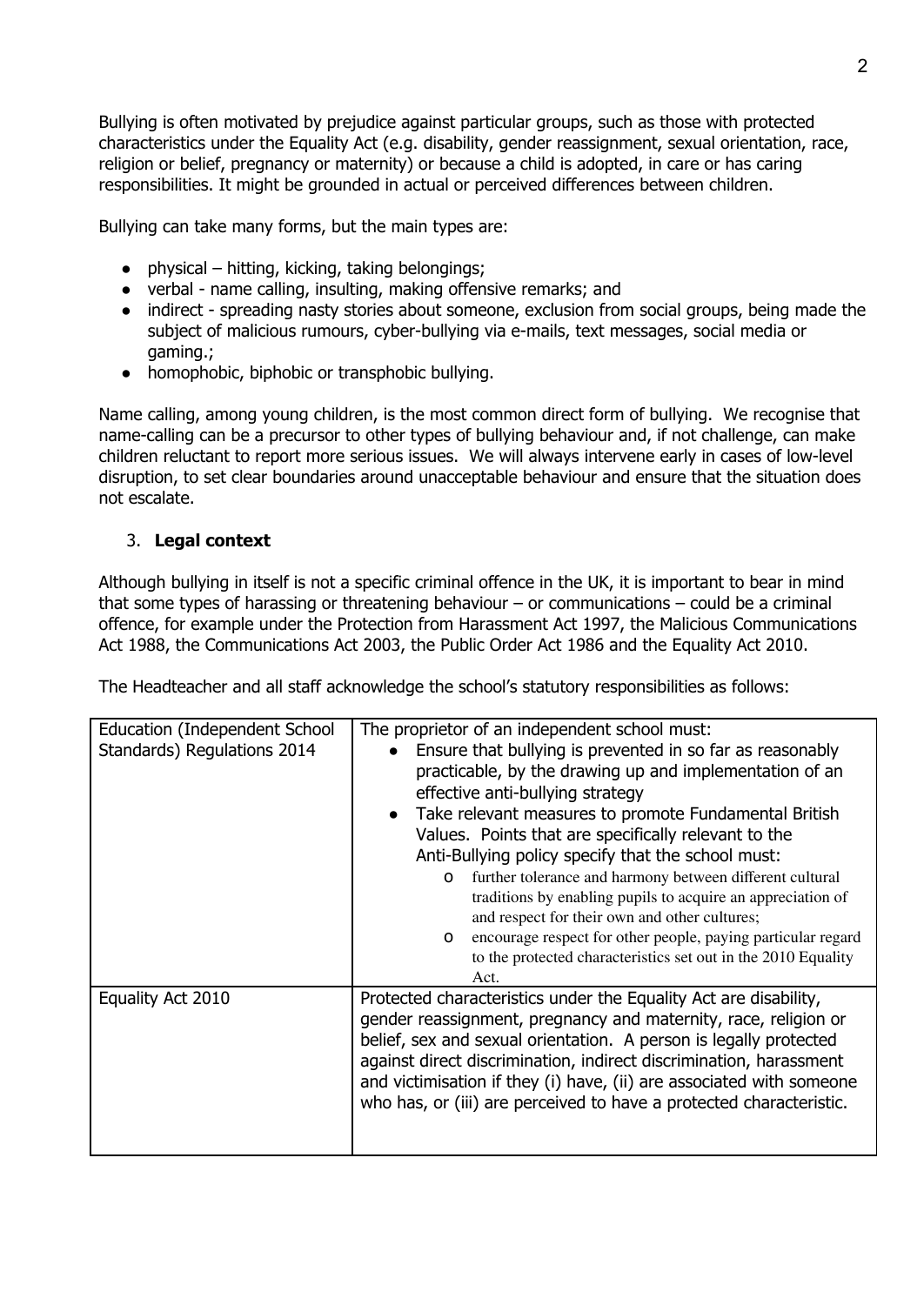|                                                                           | Under the Public Sector Equality Duty, schools must have due<br>regard to the need to:                                                                                                                                                                                                                                                                                                                                                                                                                                              |
|---------------------------------------------------------------------------|-------------------------------------------------------------------------------------------------------------------------------------------------------------------------------------------------------------------------------------------------------------------------------------------------------------------------------------------------------------------------------------------------------------------------------------------------------------------------------------------------------------------------------------|
|                                                                           | eliminate unlawful discrimination, harassment, victimisation<br>and any other conduct prohibited by the Act<br>advance equality of opportunity between people who share<br>a protected characteristic and people who do not share it<br>foster good relations between people who share a<br>protected characteristic and people who do not share it.                                                                                                                                                                                |
| Sections 90 and 91 of the<br><b>Education and Inspections Act</b><br>2006 | A school's disciplinary powers can be used to address<br>pupils' conduct when they are not on school premises and<br>are not under the lawful control or charge of a member of<br>school staff, but only if it would be reasonable for the<br>school to regulate pupils' behaviour in those circumstances.<br>This may include bullying incidents occurring anywhere off<br>the school premises, such as on school or public transport,                                                                                             |
|                                                                           | outside the local shops, or in the park or the village centre.                                                                                                                                                                                                                                                                                                                                                                                                                                                                      |
| <b>Education Act 2011</b>                                                 | When an electronic device, such as a mobile phone, has been<br>seized by a member of staff who has been formally authorised by<br>the Headteacher, that staff member can examine data or files, and<br>delete these, where there is good reason to do so. This power<br>applies to all schools and there is no need to have parental consent<br>to search through a young person's mobile phone. In this context it<br>is important to note that:                                                                                   |
|                                                                           | If an electronic device that is prohibited by the school rules<br>has been seized and the member of staff has reasonable<br>grounds to suspect that it contains evidence in relation to<br>an offence, they must give the device to the police as soon<br>as it is reasonably practicable.<br>Material on the device that is suspected to be evidence<br>relevant to an offence, or that is a pornographic image of a<br>child or an extreme pornographic image, should not be<br>deleted prior to giving the device to the police. |
| <b>Malicious Communications Act</b><br>1988                               | Any person who sends an electronic communication which conveys<br>a message which is indecent or grossly offensive, a threat, or<br>information which is false and known or believed to be false by the<br>sender, is guilty of a criminal offence if their purpose in sending it<br>was to cause distress or anxiety to the recipient. If a staff member<br>becomes aware that a pupil has acted in this way, they should<br>inform the police.                                                                                    |

# 4. **Procedures**

# **All staff will implement the following responses to combat bullying:**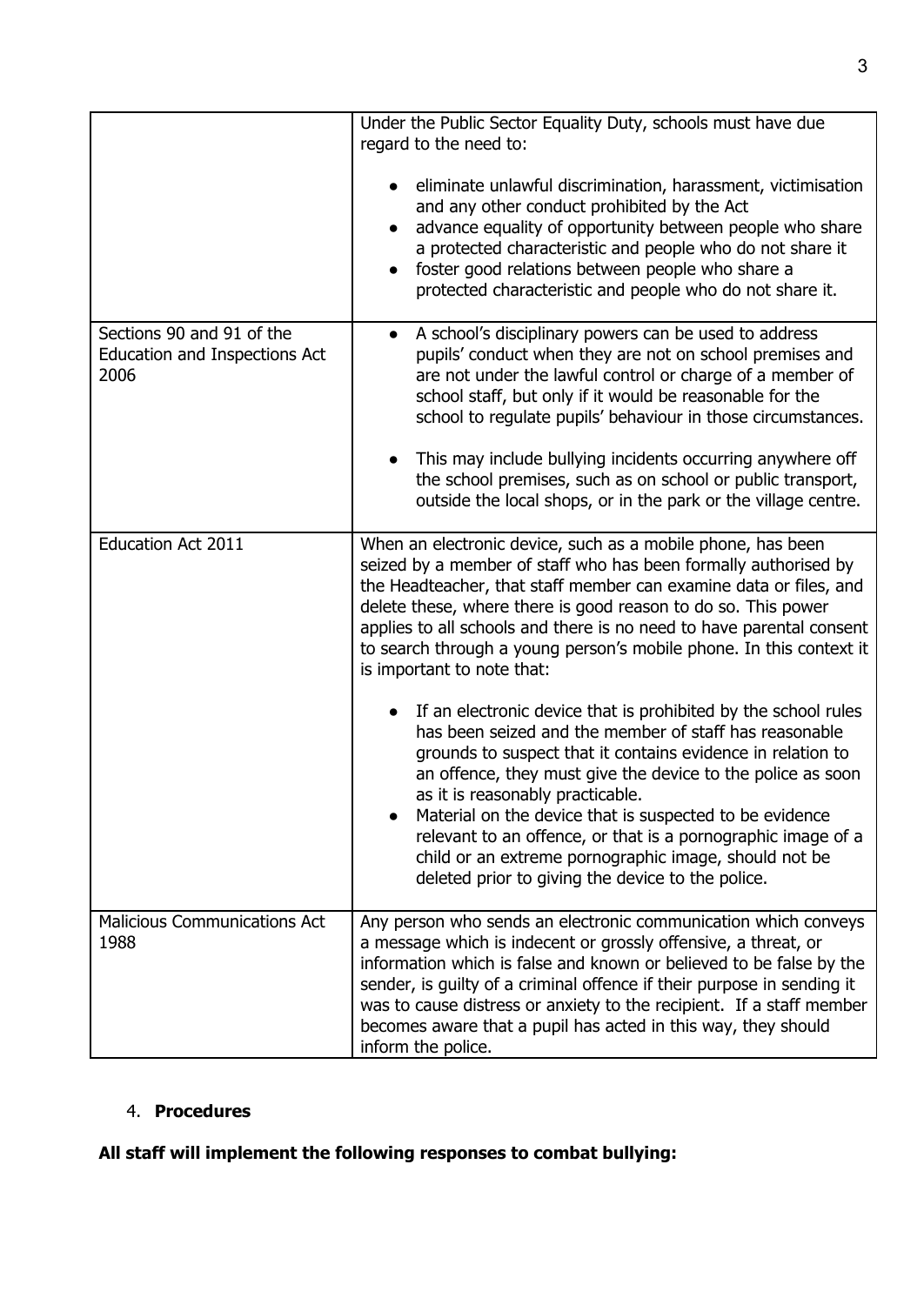- $\bullet$  through an emphasis within the curriculum teachers will address anti-bullying awareness as part of PSHE and the school's wider strategy for social, cultural, spiritual and moral education (see SMSC Policy);
- through strategies to reduce / eradicate bullying; and
- working with victims when other measures are needed.

Where the school implements strategies that do not resolve the problem, permanent exclusion may be justified in the most serious and persistent cases, particularly where violence is involved.

Staff responses to incidents of bullying will include;

- never to ignore suspected bullying:
- not to make premature assumptions;
- listen carefully to all accounts;
- adopt a problem-solving approach which moves pupils on from justifying themselves;
- applying appropriate disciplinary sanctions to ensure that all pupils clearly understand that bullying is wrong; and
- follow-up repeatedly, checking that bullying has not resumed.

## **The school will engage pupils by;**

- engaging them in discussions, appropriate to their age and maturity, which make them aware of bullying and its possible consequences;
- ensuring they are aware of what constitutes bullying through the citizenship curriculum and personal, social and health education;
- seeking their views about their perceptions of bullying and determining that they feel safe in the school;
- encouraging them to be proactive about preventing bullying and to come up with their own ideas for making the school a safe environment for anyone who walks into it, with particular reference to protected characteristics
- ensuring that all pupils understand how they can contribute to preventing bullying, including when they find themselves as bystanders
- providing them with opportunities to talk to staff about issues which may trouble them or where they may feel at risk.

## **Curricular approaches to bullying**

The curriculum will be used to:

- raise awareness among pupils about the injustice of bullying;
- increase understanding for victims, and help build an anti-bullying ethos within the school;
- openly discuss differences between people that could motivate bullying, such as religion, ethnicity, disability, gender, sexuality or appearance-related difference, as per the Equalities and Cohesion Policy, and make it clear that prejudice-based language is never acceptable;
- teach pupils how constructively to manage their relationships with others;
- provide opportunities for co-operative group work; and
- provide a weekly circle time in order to;
	- o create a safe space to explore issues of concern
	- o explore relationships with adults and peers
	- o enhance effective communication between pupils
	- o affirm the strengths and enhance the self-esteem of each pupil.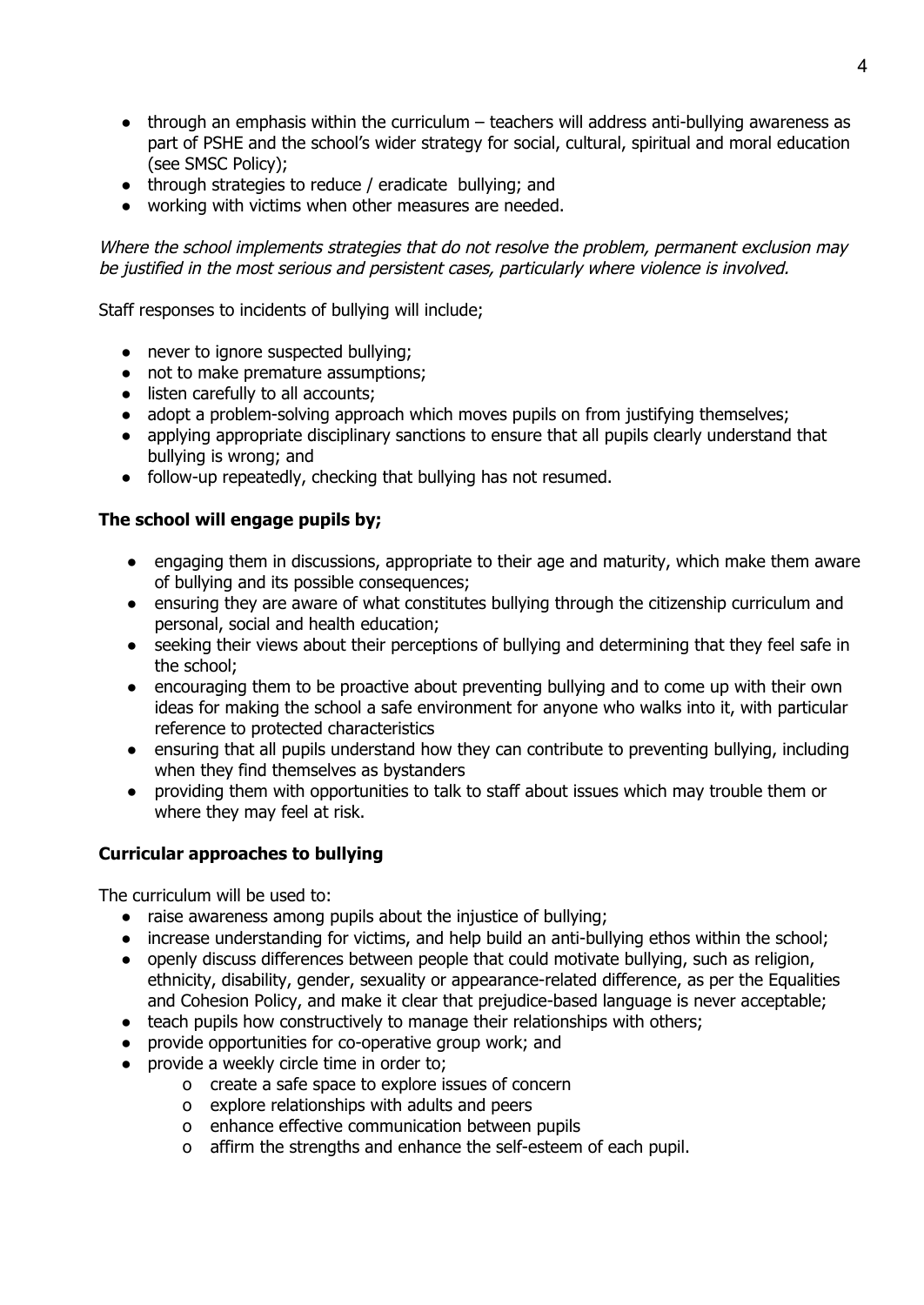#### **Signs to look for in the playground**

- 'mock' blows or kicks which do not connect or do so only softly;
- taking turns at being on top or chasing the other;
- pupils who frown or look unhappy or angry;
- try to move away from the aggressor;
- do not take turns, the aggressor remaining dominant throughout; or
- attract other pupils' attention.

#### **School staff will work with parents**

Staff will inform parents of the anti-bullying ethos within The New Forest Small School: ;

- through regular consultation and communication;
- by providing information about the nature and effects of bullying, by means of posters displayed in the school and information about the possible consequences of their children bringing valuable items to school;
- through ensuring that all parents are aware that the school does not tolerate bullying behaviour;
- through providing parents with the mechanisms to bring instances of alleged bullying to the attention of the head teacher and other staff.

## **In the event of an allegation of bullying, we shall ensure good practice through;**

- recognising that the parent may be angry and upset;
- keeping an open mind about the allegation;
- remaining calm and seek understanding;
- making clear that the school does care and that something will be done; and
- explaining the school policy, making sure all procedures are followed
- making parents aware that they may complement the school on the ways in which we tackle bullying, e.g. by reinforcing good behaviour at home.

#### **Staff will:**

- ask for details and record the information:
- make a further appointment to explain actions and find out if it has stopped;
- follow up the incident to ensure that appropriate action has been taken and that the school policy has been implemented; and
- report their findings to parents.

## **Tackling bullying beyond the classroom: a whole-school approach**

The New Forest Small School aims to create an ethos of good behaviour where pupils treat one another and the school staff with respect because they know that this is the right way to behave. That culture extends beyond the classroom to the corridors, the playground, and beyond the school gates including travel to and from school. We have set out clear guidelines for managing behaviour during breaks and lunchtimes in our separate Behaviour Policy.

Values of respect for staff and other pupils, an understanding of the value of education, and a clear understanding of how our actions affect others permeate the whole school environment and are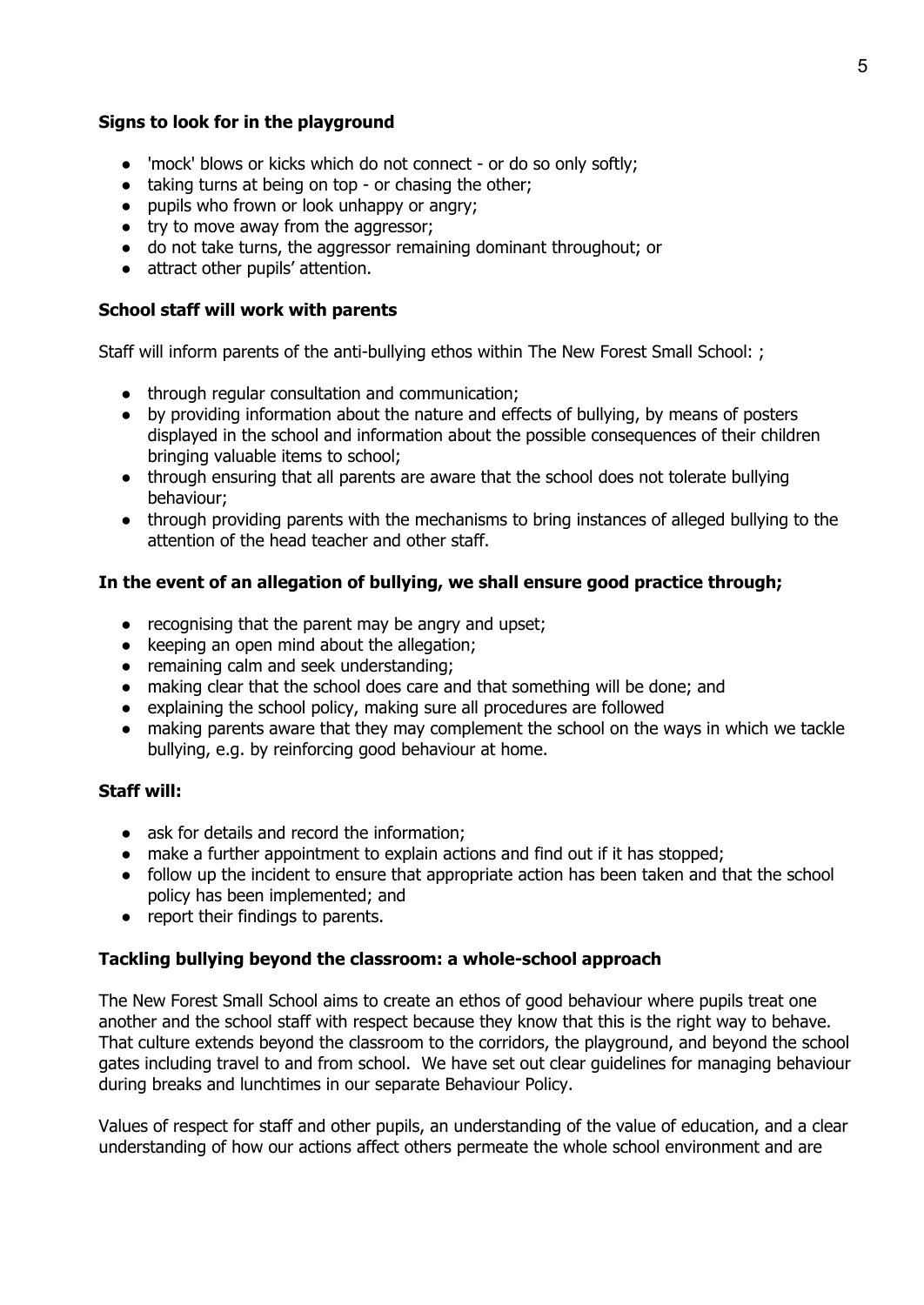reinforced by staff and older pupils who set a good example to the rest. All staff are involved in ensuring that pupils feel safe at, and on the way to and from, school.

Some claims of bullying may turn out to be false or exaggerated. However, whatever the victim's previous history, all claims of bullying will be treated seriously and not dismissed without further enquiries being made.

#### **Bullying which occurs outside school premises**

Where bullying outside school is reported to school staff, it will be investigated and acted on. The headteacher will also consider whether it is appropriate to notify the police or anti-social behaviour coordinator in their local authority of the action taken against a pupil. If the misbehaviour could be criminal or poses a serious threat to a member of the public, the police will always be informed.

While school staff members have the power to discipline pupils for bullying that occurs outside school, they can only impose the disciplinary sanction and implement that sanction on the school premises or when the pupil is under the lawful control of school staff, for instance on a school trip. **Recording and reporting**

#### **The school will;**

- record all instances of alleged bullying and note the outcome to any investigation;
- monitor and evaluate the effectiveness of anti-bullying strategies;
- demonstrate that the responses to and decisions made about any parental complaint are defensible.

## **Support for pupils who are, or have been, bullied**

We acknowledge our responsibility to support children who are bullied, or have been bullied in previous educational settings, and make appropriate provision for a child's needs. The nature and level of support will depend on the individual circumstances and the level of need. These can include:

- a quiet word from a teacher that knows the pupil well,
- asking the Designated Safeguarding Lead to provide support
- providing or arranging formal counselling
- engaging with parents
- referring to local authority children's services
- completing a Common Assessment Framework
- referring to Child and Adolescent Mental Health Services (CAMHS).

#### **Safeguarding children: working with external services**

When there is 'reasonable cause to suspect that a child is suffering, or is likely to suffer, significant harm' a bullying incident should be addressed as a child protection concern under the Children Act 1989. Where this is the case, the school staff should discuss with the school's Designated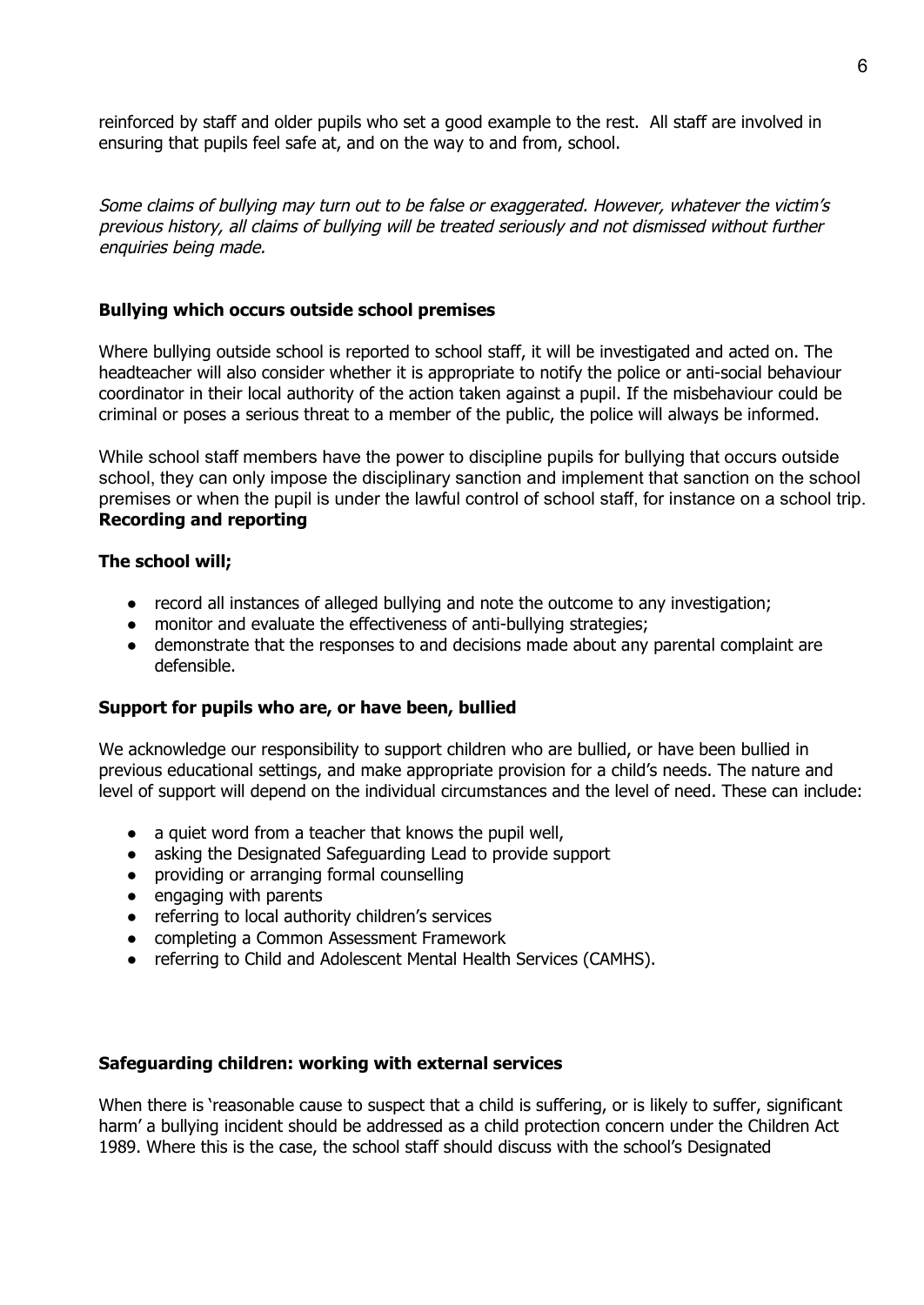Safeguarding Lead and report their concerns to their local authority children's social care and work with them to take appropriate action.

However, external support can be given to pupils whether or not it is deemed a child protection concern. Even where safeguarding is not considered to be an issue, schools may need to draw on a range of external services to support the pupil who is experiencing bullying, or to tackle any underlying issue which has contributed to a child engaging in bullying.

## **Monitoring and reviewing**

The school will monitor the effectiveness of this policy and review it every two years, or earlier if a serious incident arises.

Other linked policies include:

Equalities and Cohesion Policy Behaviour Policy Staff Conduct Policy Safeguarding Policy Child Protection Policy

## **Further information and guidance**

A long list of external organisations that can provide expert support is included in the Department for Education guide Preventing and tackling bullying (2017):

[https://www.gov.uk/government/uploads/system/uploads/attachment\\_data/file/623895/Preventing\\_a](https://www.gov.uk/government/uploads/system/uploads/attachment_data/file/623895/Preventing_and_tackling_bullying_advice.pdf) [nd\\_tackling\\_bullying\\_advice.pdf](https://www.gov.uk/government/uploads/system/uploads/attachment_data/file/623895/Preventing_and_tackling_bullying_advice.pdf)

In particular, all staff should be aware of the following:

The Anti-Bullying Alliance (ABA): Founded in 2002 by NSPCC and National Children's Bureau, the Anti-Bullying Alliance ABA) brings together over 100 organisations into one network to develop and share good practice across the whole range of bullying issues.

The ABA has also put together a fact sheet outlining the range of support that is available to schools and young people from the anti-bullying sector which can be accessed here. [https://www.anti-bullyingalliance.org.uk/tools-information/all-about-bullying/choosing-anti-bullying-to](https://www.anti-bullyingalliance.org.uk/tools-information/all-about-bullying/choosing-anti-bullying-tools) [ols](https://www.anti-bullyingalliance.org.uk/tools-information/all-about-bullying/choosing-anti-bullying-tools)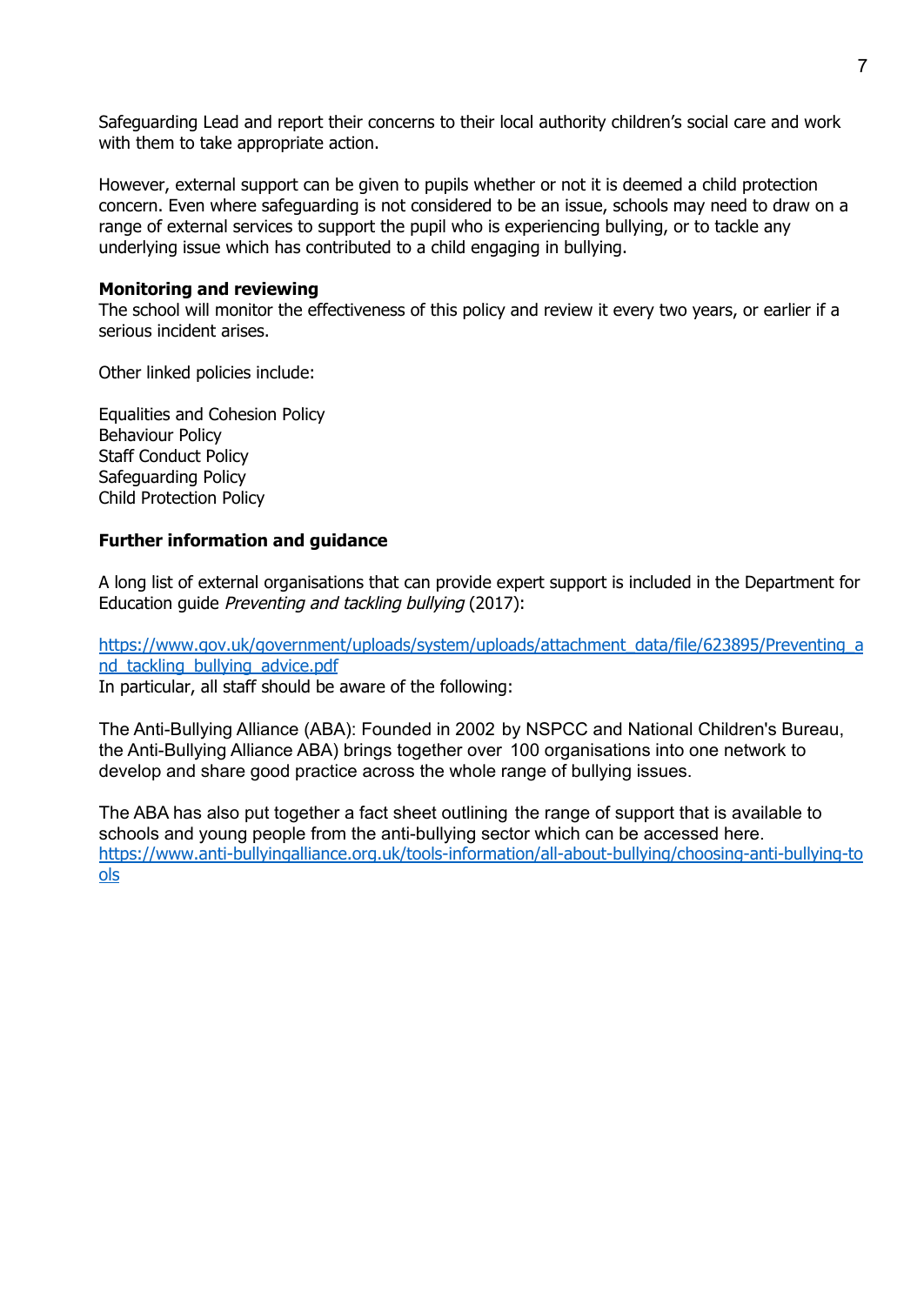# **Appendix A**

## **The New Forest Small School will make information available to parents and their children about what they can do to deal with any incidents of bullying;**

# **Information for pupils**

- tell a teacher or another adult in your school
- tell your family
- if you are scared to tell an adult by yourself, ask a friend to come with you
- keep speaking up until someone listens and does something to stop the bullying

When you are talking to an adult about bullying, be clear about

- what has happened to you
- how often it has happened
- who was involved
- who saw what was happening
- where it happened
- what you have done about it already

# **Information for parents**

## **Bullying behaviour includes:**

- name calling and nasty teasing
- threats and extortion
- physical violence
- damage to belongings
- leaving pupils out of social activities deliberately and frequently
- spreading malicious rumours

## **Parents and families have an important part to play in helping the school deal with bullying.**

**First,** discourage your child from using bullying behaviour at home or elsewhere. Show how to resolve difficult situations without using violence or aggression.

**Second,** ask to see the school's anti-bullying policy.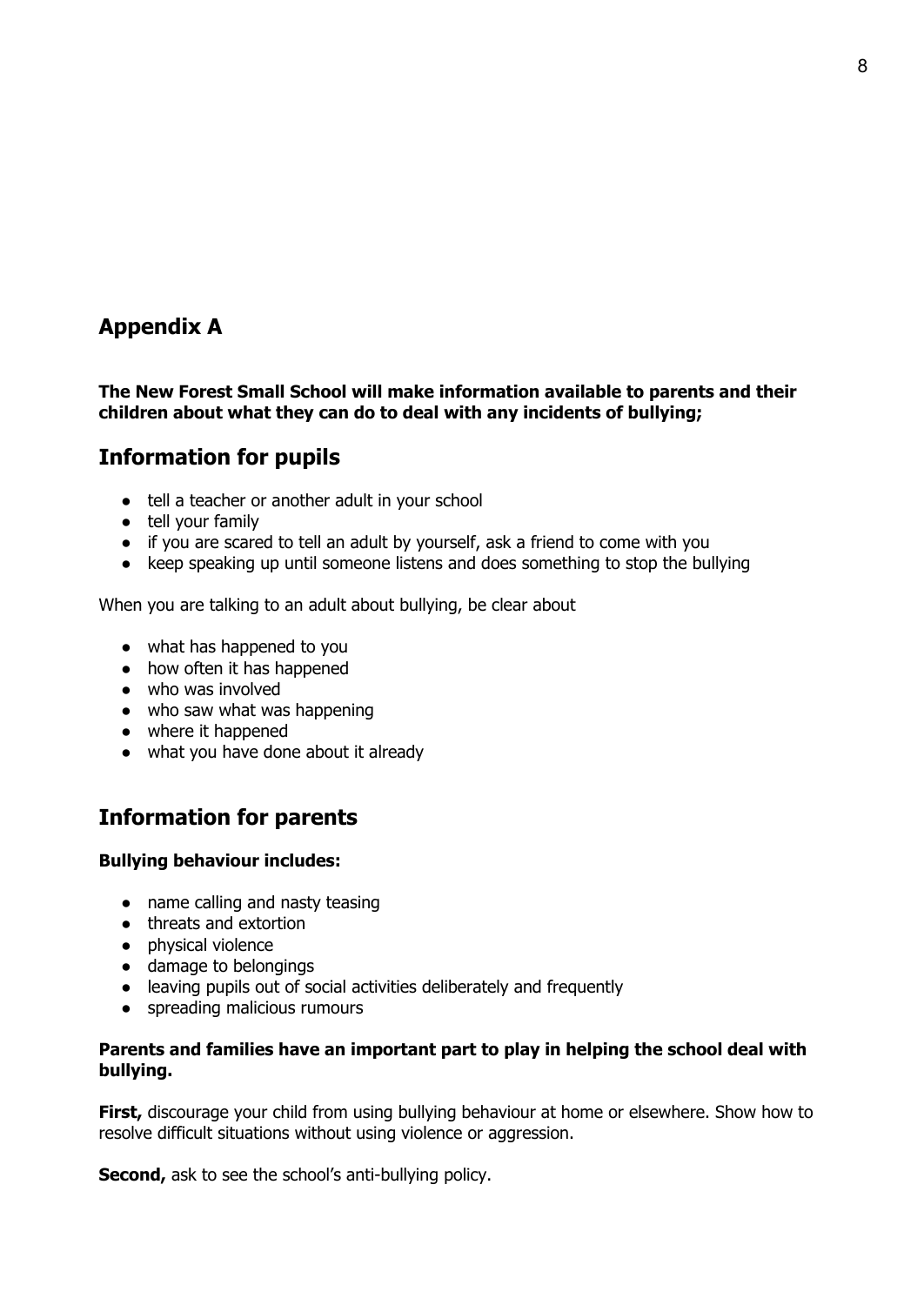**Third,** watch out for signs that your child is being bullied, or is bullying others. Common symptoms include headaches, stomach aches, anxiety and irritability. It can be helpful to ask questions about progress and friends at school; how break times and lunchtimes are spent; and whether your child is facing problems or difficulties at school. Don't dismiss negative signs. Contact the school immediately if you are worried.

## **If your child has been bullied:**

- 1. calmly talk to your child about it
- 2. make a note of what your child says particularly who was said to be involved; how often the bullying has occurred; where it happened and what has happened
- 3. reassure your child that telling you about the bullying was the right thing to do
- 4. explain that any further incidents should be reported to the proprietor immediately
- 5. make an appointment to see the proprietor
- 6. explain to the proprietor the problems your child is experiencing

## **Talking to the proprietor about bullying**

- 1. try and stay calm bear in mind that the proprietor may have no idea that your child is being bullied or may have heard conflicting accounts of an incident
- 2. be as specific as possible about what your child says has happened give dates, places and names of other children involved
- 3. make a note of what action the school intends to take
- 4. ask if there is anything you can do to help your child or the school
- 5. stay in touch with the school let them know if things improve as well as if problems continue

If you think your concerns are not being addressed:

- check the school's anti-bullying policy to see if agreed procedures are being followed
- discuss your concerns with the school's proprietor, keeping a record of the meeting

## **If your child is bullying other children**

Many children may be involved in bullying other pupils at some time or other. Often parents are not aware. Children sometimes bully others because:

- $\bullet$  they don't know it is wrong
- they are copying older brothers or sisters or other people in the family they admire
- they haven't learnt other, better ways of mixing with their school friends
- their friends encourage them to bully
- they are going through a difficult time and are acting out aggressive feelings

To stop your child bullying others:

● talk to your child, explaining that bullying is unacceptable and makes others unhappy